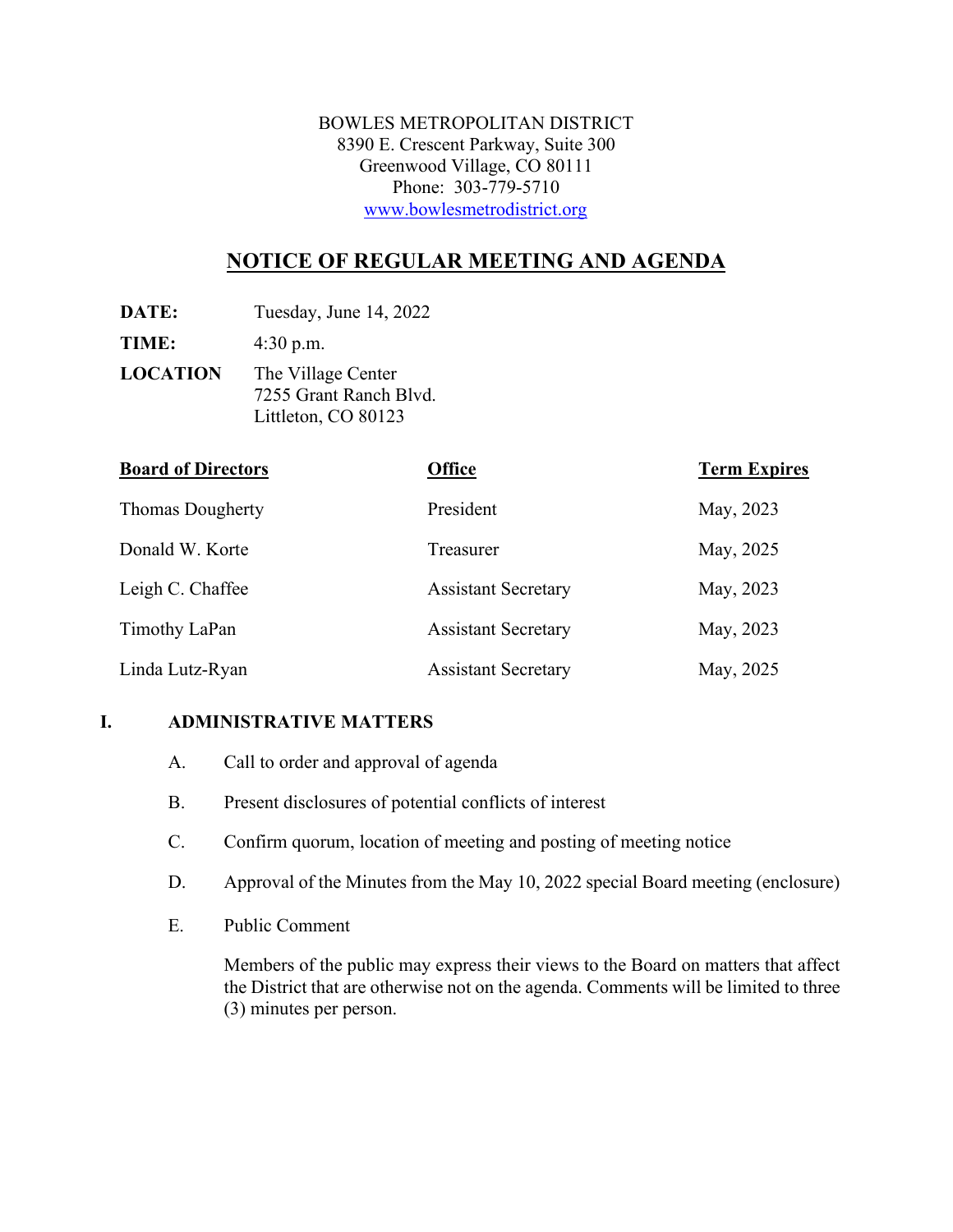#### **II. FINANCIAL MATTERS**

- A. Review and consider approval of April 30, 2022 Financial Statements (enclosure)
- B. Review and consider approval of claims in the amount of \$95,485.74 (enclosure)
- C. Review and consider acceptance of Draft Audit (enclosures)
- D. Other

### **III. MANAGER MATTERS**

- A. Operational Updates and Action Items
	- 1. Landscape:
		- a. Update on Hydro Systems KDI project and irrigation mapping
		- b. Review and consider approval of Tract Planting Proposal in the amount of \$24,720.00 (enclosure)
		- c. Update on current/ outstanding proposals (enclosure)
	- 2. Davey Tree:
		- a. General Update (to be distributed)
		- b. Review and consider approval of Reflections Monument Sign Tree Pruning Proposal in the amount of \$335.00 (enclosure)
		- c. Review and consider approval of Celebrations Monument Sign Tree Pruning or Tree Removal Proposal (enclosure)
	- 3. Pond Update:
		- a. General Update
	- 4. Park Update:
		- a. Review and consider approval of Rocky Mountain Recreation Inc Bench Repair Proposal in the amount of \$642.80 (enclosure)
		- b. Discuss Graffiti Removal
	- 5. Isthmus Park Project:
		- a. Discuss Isthmus Park Opening Celebration